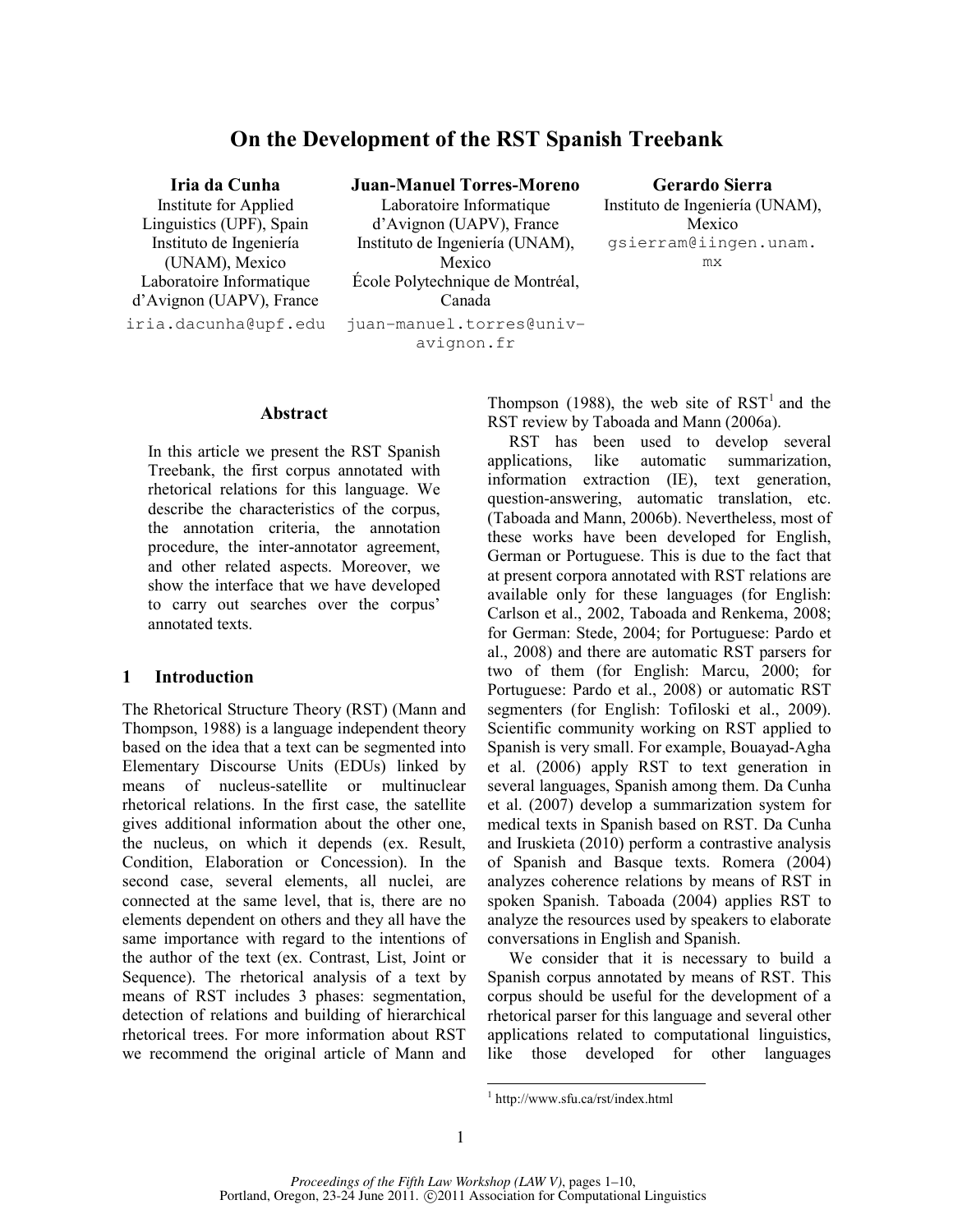(automatic translation, automatic summarization, IE, etc.). And that is what we pretend to achieve with our work. We present the development of the RST Spanish Treebank, the first Spanish corpus annotated by means of RST.

In Section 2, we present the state of the art about RST annotated corpora. In Section 3, we explain the characteristics of the RST Spanish Treebank. In Section 4, we show the search interface we have developed. In Section 5, we establish some conclusions and future work.

## 2 State of the Art

The most known RST corpus is the RST Discourse Treebank, for English (Carlson et al., 2002a, 2002b). It includes 385 texts of the journalistic domain, extracted from the Penn Treebank (Marcus et al., 1993), such as cultural reviews, editorials, economy articles, etc. 347 texts are used as a learning corpus and 38 texts are used as a test corpus. It contains 176,389 words and 21,789 EDUs. 13.8% of the texts (that is, 53) were annotated by two people with a list of 78 relations. For annotation, the annotation tool RSTtool<sup>2</sup> (O'Donnell, 2000) was used, with some adaptations. The principal advantages of this corpus stand on the high number of annotated texts (for the moment it is the biggest RST corpus) and the clarity of the annotation method (specified in the annotation manual by Carlson and Marcu, 2001). However, some drawbacks remain. The corpus is not free, it is not on-line and it only includes texts of one domain (journalistic).

For English there is also the Discourse Relations Reference Corpus (Taboada and Renkema, 2008). This corpus includes 65 texts (each one tagged by one annotator) of several types and from several sources: 21 articles from the Wall Street Journal extracted from the RST Discourse Treebank, 30 movies and books' reviews extracted from the epinions.com website, and 14 diverse texts, including letters, webs, magazine articles, newspaper editorials, etc. The tool used for annotation was also the RSTtool. The advantages of this corpus are that it is free and on-line, and it includes texts of several types and domains. The disadvantages are that the amount of texts is not very high, the annotation methodology is not specified and it does not include texts annotated by several people.

Another well-known corpus is the Potsdam Commentary Corpus, for German (Stede, 2004; Reitter and Stede, 2003). This corpus includes 173 texts on politics from the on-line newspaper Märkische Allgemeine Zeitung. It contains 32,962 words and 2,195 sentences. It is annotated with several data: morphology, syntax, rhetorical structure, connectors, correference and informative structure. Nevertheless, only a part of this corpus (10 texts), which the authors name "core corpus", is annotated with all this information. The texts were annotated with the RSTtool. This corpus has several advantages: it is annotated at different levels (the annotation of connectors is especially interesting); all the texts were annotated by two people (with a previous RST training phase); it is free for research purposes, and there is a tool for searching over the corpus (although it is not available on-line). The disadvantages are: the genre and domain of all the texts are the same, the methodology of annotation was quite intuitive (without a manual or specific criteria) and the inter-annotator agreement is not given.

For Portuguese, there are 2 corpora, built in order to develop a rhetorical parser (Pardo et al., 2008). The first one, the CorpusTCC (Pardo et al., 2008), was used as learning corpus for detection of linguistic patterns indicating rhetorical relations. It contains 100 introduction sections of computer science theses (53,000 words and 1,350 sentences). To annotate the corpus a list of 32 rhetorical relations was used. The annotation manual by Carlson and Marcu (2001) was adapted to Portuguese. The annotation tool was the ISI RST Annotation  $Tool^3$ , an extension of the RSTtool. The advantages of this corpus are: it is free, it contains an acceptable number of texts and words and it follows a specific annotation methodology. The disadvantage is: it only includes texts of one genre and domain, only annotated by one person.

The second one, Rhetalho (Pardo and Seno, 2005), was used as reference corpus for the parser evaluation. It contains 50 texts: 20 introduction sections and 10 conclusion sections from computer science scientific articles, and 20 texts from the online newspaper Folha de São Paulo (7 from the Daily section, 7 from the World section and 6 from

<sup>-</sup>2 http://www.wagsoft.com/RSTTool/

 $\overline{a}$ 3 http://www.isi.edu/~marcu/discourse/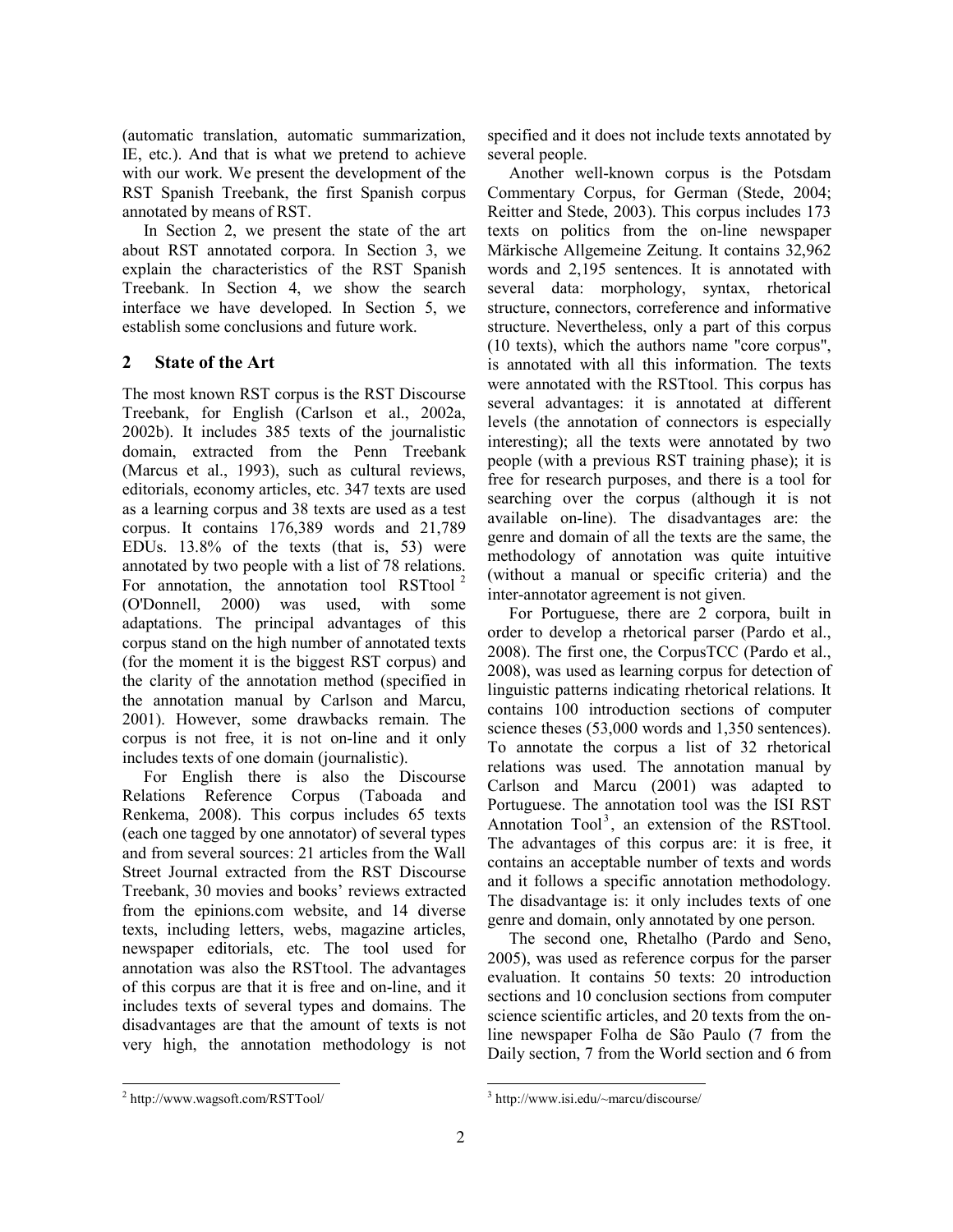the Science section). It includes approximately 5,000 words. The relations and the annotation tool are the same as those used in the CorpusTCC. The advantages of this corpus are that it is free, it was annotated by 2 people (they both were RST experts and followed an annotation manual) and it contains texts of several genres and domains. The main disadvantage is the scarce amount of texts.

The Penn Discourse Treebank (Rashmi et al., 2008)f for English includes texts annotated with information related to discourse structure and semantics (without a specific theoretical approach). Its advantages are: its big size (it contains 40,600 annotated discourse relations) allows to apply machine learning, and the discourse annotations are aligned with the syntactic constituency annotations of the Penn Treebank. Its limitations are: dependencies across relations are not marked, it only includes texts of the journalistic domain, and it is not free. Although there are several corpora annotated with discourse relations, there is not a corpus of this type for Spanish.

## 3 The RST Spanish Treebank

As Sierra (2008) states, a corpus consists of a compilation of a set of written and/or spoken texts sharing some characteristics, created for certain investigation purposes. According to Hovy (2010), we use 7 core questions in corpus design, detailed in the next subsections.

#### 3.1 Selecting a Corpus

For the RST Spanish Treebank, we wanted to include short texts (finally, the average is 197 words by text; the longest containing 1,051 words and the shortest, 25) in order to get a best on-line visualization of the RST trees. Moreover, in the first stage of the project, we preferred to select specialized texts of very different areas, although in the future we plan to include also nonspecialized texts (ex. blogs, news, websites) in order to guarantee the representativity of the corpus. We did not find a pre-existing Spanish corpus with these characteristics, so we decided to build our own corpus. Following Cabré (1999), we consider that a text is specialized if it is written by a professional in a given domain. According to this work, specialized texts can be divided in three levels: high (both the author and the potential reader of the text are specialists), average (the author of the text is a specialist, and the potential reader of that text is a student or someone interested in or possessing some prior knowledge about the subject) and low (the author of the text is a specialist, and the potential reader is the general public). The RST Spanish Treebank includes specialized texts of the three mentioned levels: high (scientific articles, conference proceedings, doctoral theses, etc.), average (textbooks) and low (articles and reports from popular magazines, associations' websites, etc.). The texts have been divided in 9 domains (some of them including subdivisions): Astrophysics, Earthquake Engineering, Economy, Law, Linguistics (Applied Linguistics, Language Acquisition, PLN, Terminology), Mathematics (Primary Education, Secondary Education, Scientific Articles), Medicine (Administration of Health Services, Oncology, Orthopedy), Psychology and Sexuality (Clinical Perspective, Psychological Perspective).

The size of a corpus is also a polemic question. If the corpus is developed for machine learning, its size will be enough when the application we want to develop obtains acceptable percentages of precision and recall (in the context of that application). Nevertheless, if the corpus is built with descriptive purposes, it is difficult to determine the corpus size. In the case of a corpus annotated with rhetorical relations, it is even more difficult, because there are various factors involved: EDUs, SPANs (that is, a group of related EDUs), nuclearity and relations. In addition, relations are multiple (we use 28). As Hovy (2010: 13) mentions, one of the most difficult phenomena to annotate is the discourse structure. Our corpus contains 52,746 words and 267 texts. Table 1 includes RST Spanish Treebank statistics in terms of texts, words, sentences and EDUs.

|                        | <b>Texts</b> | Words  | <b>Sentences</b> | <b>EDUs</b> |
|------------------------|--------------|--------|------------------|-------------|
| <b>Learning corpus</b> | 183          | 41,555 | 1,759            | 2,655       |
| <b>Test corpus</b>     | 84           | 11,191 | 497              | 694         |
| <b>Total corpus</b>    | 267          | 52,746 | 2,256            | 3,349       |

Table 1: RST Spanish Treebank statistics

To increase the linear performance of a statistical method, it is necessary that the training corpus size grows exponentially (Zhao et al., 2010). However, the RST Spanish Treebank is not designed only to use statistical methods; we think it will be useful to employ symbolic or hybrid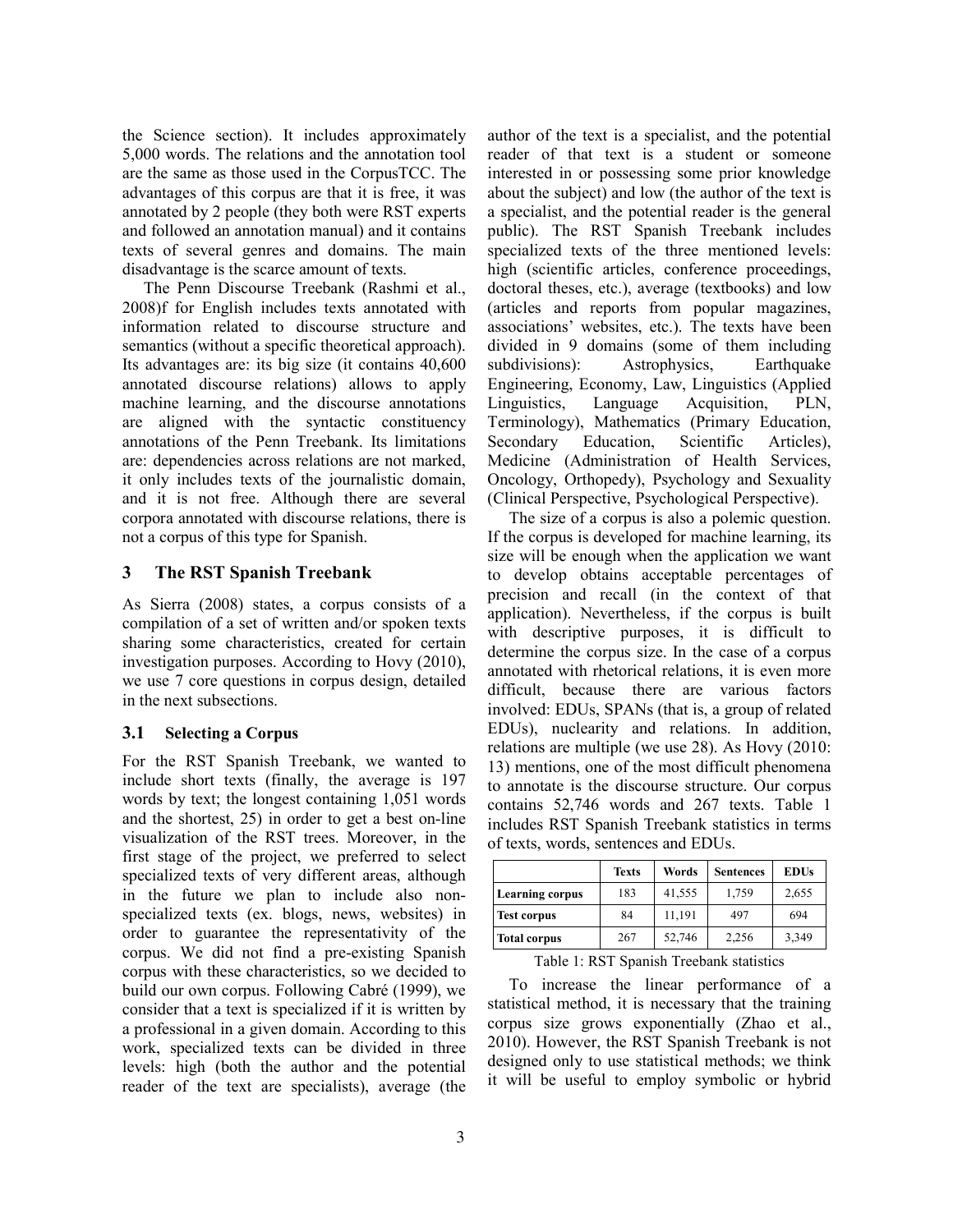algorithms (combining symbolic and statistical methods). Moreover, this corpus will be dynamic, so we expect to have a bigger corpus in the future, useful to apply machine learning methods.

If we measure the corpus size in terms of words or texts, we can take as a reference the other RST corpora. Nevertheless, as Sierra states (2008), it is "absurd" to try to build an exhaustive corpus covering all the aspects of a language. On the contrary, the linguist looks for the representativeness of the texts, that is, tries to create a sample of the studied language, selecting examples which represent the linguistic reality, in order to analyze them in a pertinent way. In this sense and in the frame of this work, we consider that the size will be adequate if the rhetorical trees of the corpus include a representative number of examples of rhetorical relations, at least 20 examples of each one (taking into account that the corpus contains 3115 relations, we consider that this quantity is acceptable; however, we expect to have even more examples when the corpus grows). Table 2 shows the number of examples of each relation currently included into the RST Spanish Treebank (N-S: nucleus-satellite relation; N-N: multinuclear relation). As it can be observed, it contains more than 20 examples of most of the relations. The exceptions are the nucleus-satellite relations of Enablement, Evaluation, Summary, Otherwise and Unless, and the multinuclear relations of Conjunction and Disjunction, because it is not so usual to find these rhetorical relations in the language, in comparison with others. Hovy (2010: 128) states that, given the lack of examples in the corpus, there are 2 possible strategies: a) to leave the corpus as it is, with few or no examples of some cases (but the problem will be the lack of training examples for machine learning systems), or b) to add low-frequency examples artificially to "enrich" the corpus (but the problem will be the distortion of the native frequency distribution and perhaps the confusion of machine learning systems). In the current state of our project, we have chosen the first option. We think that, including specialized texts in a second stage, we will get more examples of these less common relations. If we carry out a more granulated segmentation maybe we could obtain more examples; however, we wanted to employ the segmentation criteria used to develop the Spanish RST discourse segmenter (da Cunha et al., 2011).

| <b>Relation</b> | <b>Type</b> | Quantity       |               |
|-----------------|-------------|----------------|---------------|
|                 |             | $N^{\text{o}}$ | $\frac{0}{0}$ |
| Elaboration     | $N-S$       | 765            | 24.56         |
| Preparation     | $N-S$       | 475            | 15.25         |
| Background      | $N-S$       | 204            | 6.55          |
| Result          | $N-S$       | 193            | 6.20          |
| Means           | $N-S$       | 175            | 5.62          |
| List            | $N-N$       | 172            | 5.52          |
| Joint           | $N-N$       | 160            | 5.14          |
| Circumstance    | $N-S$       | 140            | 4.49          |
| Purpose         | $N-S$       | 122            | 3.92          |
| Interpretation  | $N-S$       | 88             | 2.83          |
| Antithesis      | $N-S$       | 80             | 2.57          |
| Cause           | $N-S$       | 77             | 2.47          |
| Sequency        | $N-N$       | 74             | 2.38          |
| Evidence        | $N-S$       | 59             | 1.89          |
| Contrast        | $N-N$       | 58             | 1.86          |
| Condition       | $N-S$       | 53             | 1.70          |
| Concession      | $N-S$       | 50             | 1.61          |
| Justification   | $N-S$       | 39             | 1.25          |
| Solution        | $N-S$       | 32             | 1.03          |
| Motivation      | $N-S$       | 28             | 0.90          |
| Reformulation   | $N-S$       | 22             | 0.71          |
| Otherwise       | $N-S$       | $\overline{3}$ | 0.10          |
| Conjunction     | $N-N$       | 11             | 0.35          |
| Evaluation      | $N-S$       | 11             | 0.35          |
| Disjunction     | $N-N$       | 9              | 0.29          |
| Summary         | $N-S$       | 8              | 0.26          |
| Enablement      | $N-S$       | 5              | 0.16          |
| Unless          | $N-S$       | $\overline{2}$ | 0.06          |

Table 2: Rhetorical relations in RST Spanish Treebank

## 3.2 Instantiating the Theory

Our segmentation and annotation criteria are very similar to the original ones used by Mann and Thompson (1988) for English, and by da Cunha and Iruskieta (2010) for Spanish. We also explore the annotation manual for English by Carlon and Marcu (2001). Though we use some of their postulates, we think that their analysis is too meticulous in some aspects. Because of this, we consider that it is not adjusted to our interest, which is the finding of the simplest and most objective annotation method, orientated to the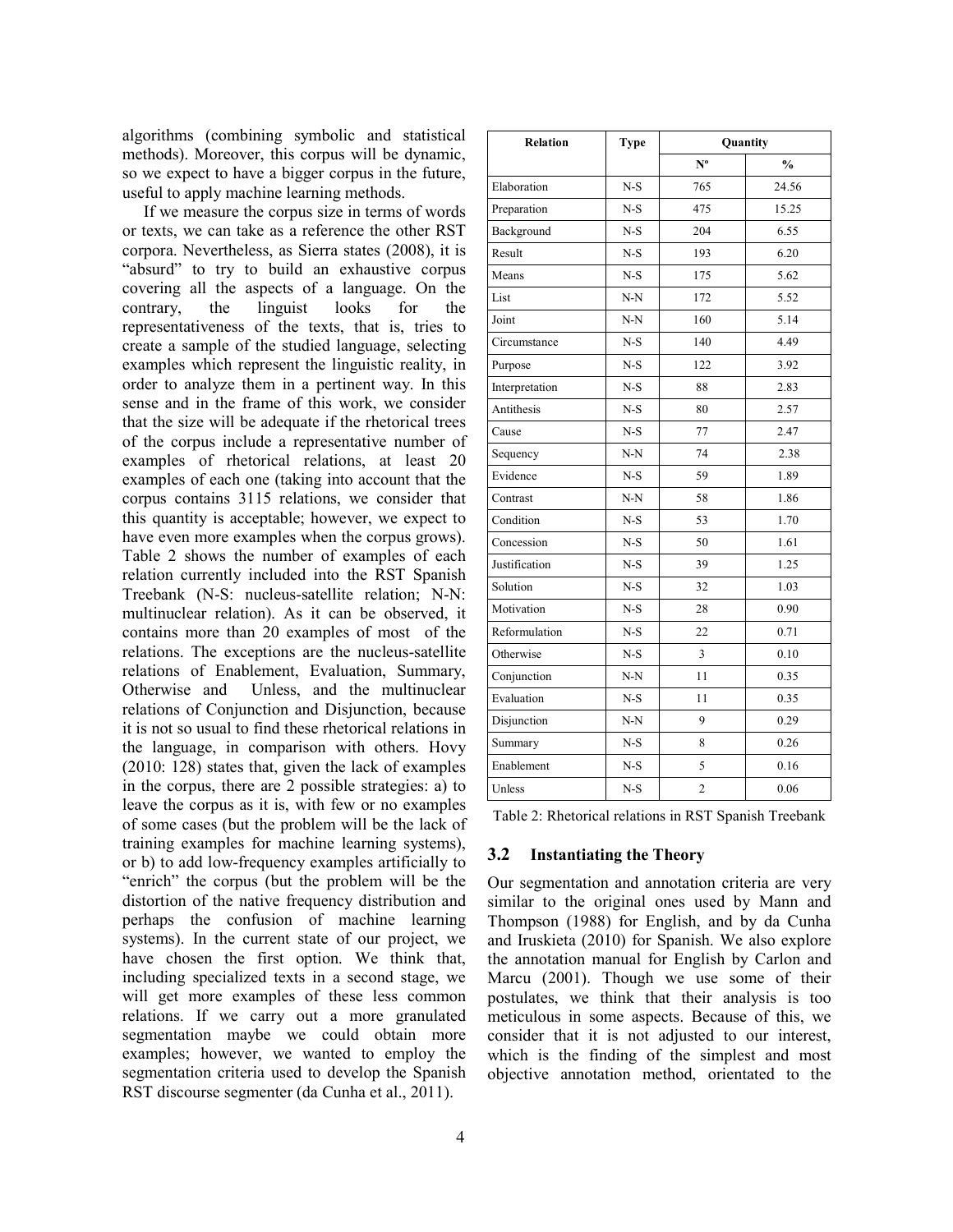future development of a rhetorical parser for Spanish. To sum up, our segmentation criteria are:

a) All the sentences of the text are segmented as EDUs (we consider that a sentence is a textual passage between a period and another period, a semicolon, a question mark or an exclamation point; texts' titles are also segmented). Exs.<sup>4</sup>

[Éstas son las razones fundamentales que motivaron este trabajo.]

 [These are the fundamental reasons which motivated this work.]

[Estudio de caso único sobre violencia conyugal] [Study of a case on conjugal violence]

b) Intra-sentence EDUs are segmented, using the following criteria:

b1) An intra-sentence EDU has to include a finite verb, an infinitive or a gerund. Ex.

[Siendo una variante de la eliminación Gaussiana,] [posee características didácticas ventajosas.]

[Being a variant of Gaussian elimination,] [it possesses didactic profitable characteristics.]

b2) Subject/object subordinate clauses or substantive sentences are not segmented. Ex.

[Se muestra que el modelo discreto en diferencias finitas es convergente y que su realización se reduce a resolver una sucesión de sistemas lineales tridiagonales.]

 [It appears that the discreet model in finite differences is convergent and that its accomplishment is to solve a succession of tridiagonal linear systems.]

b3) Subordinate relative clauses are not segmented. Ex.

[Durante el proceso, que utiliza solo aritmética entera, se obtiene el determinante de la matriz de coeficientes del sistema, sin necesidad de cálculos adicionales.]

 [During the process, which only uses entire arithmetic, the determinant of the system coefficient matrix is obtained, without additional calculations.]

b4) Elements in parentheses are only segmented if they follow the criterion b1. Ex.

[Este año se cumple el bicentenario del nacimiento de Niels (Nicolás, en nuestro idioma) Henrik Abel.]

 [This year is the bicentenary of Niels's birth (Nicolás, in our language) Henrik Abel.]

b5) Embedded units are segmented by means of the non-relation Same-Unit proposed by Carlon and Marcu (2001). Figure 1 shows this structure.

[En décadas precedentes se ha puesto de manifiesto,] [y así lo han atestiguado muchos investigadores de la

j

terminología científica serbia,] [una tendencia a importar préstamos del inglés.]

 [In previous decades it has been shown,] [and it has been testified by many researchers of the scientific Serbian terminology,] [a trend to import loanwords from English.]



Figure 1: Example of the non-relation Same-Unit

#### 3.3 Designing the Interface

The annotation tool used in this work is the RSTtool, since it is free and easy to use. Therefore, we preferred to use it instead of designing a new one. Nevertheless, we have designed an on-line interface to include the corpus and to carry out searches over it (see Section 4).

#### 3.4 Selecting and Training the Annotators

With regard to the corpus annotators, we have a team of 10 people (last year Bachelor's degree students, Master's degree students and  $PhDs$ <sup>5</sup>. Before the annotation, they took a RST course of 6 months (100 hours), where the segmentation and annotation methodology used for the development of the RST Spanish Treebank was explained.<sup>6</sup> We called this period "training phase". The course had a theoretical and a practical part. In the theoretical part, some criteria with regard to the 3 phases of rhetorical analysis (segmentation, detection of relations, and rhetorical trees building) were given to annotators. In the practical part, firstly, it was explained how to use the RSTtool. Secondly, annotators extracted several texts from the web, following their personal interests, as for example, music, video games, cookery or art webs. They segmented those texts, using the established segmentation criteria. Once segmented, all the doubts and problematic examples were discussed, and they tried to get an agreement on the most complicated cases. Thirdly, the relations were

<sup>4</sup> Spanish examples were extracted from the corpus. English translations are ours.

 5 We thank annotators (Adriana Valerio, Brenda Castro, Daniel Rodríguez, Ita Cruz, Jessica Méndez, Josué Careaga, Luis Cabrera, Marina Fomicheva and Paulina De La Vega) and interface developers (Luis Cabrera and Juan Rolland).

<sup>6</sup> This course was given in the framework of a last-year subject in the Spanish Linguistics Degree at UNAM (Mexico City).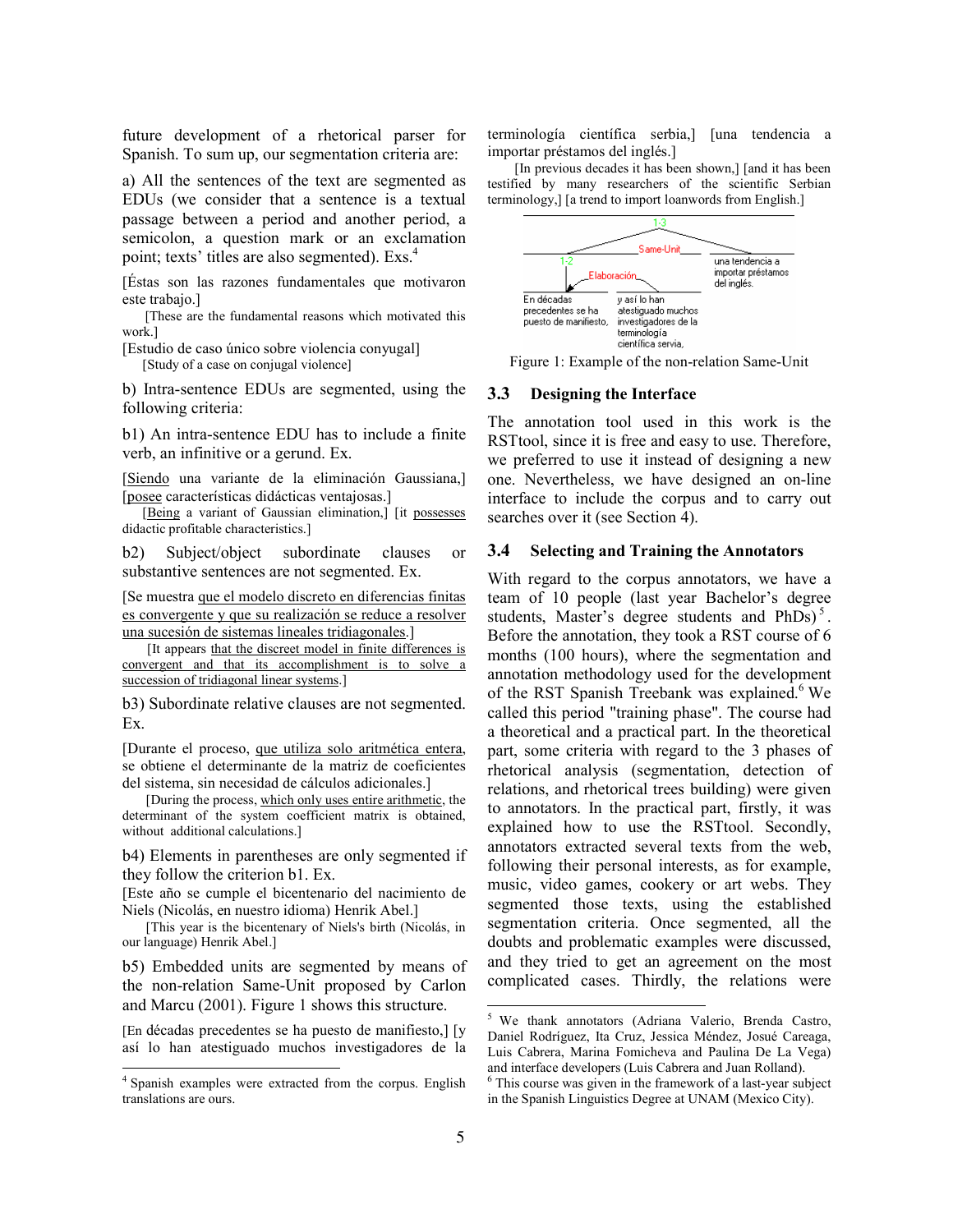analyzed (using a given relations list) and, once again, annotators discussed the difficult cases. After the discussion, texts were re-annotated to verify if the difficulties were solved. This process was doubly interesting, since it helped to create common criteria for the annotation of the final corpus and to define the annotation criteria more clearly and consensually, in order to include them in the RST Spanish Treebank annotation manual. Once annotators agreed on the most difficult cases, we consider that the training phase finished.

#### 3.5 Designing and Managing the Annotation Procedure

We start from the following annotation definition:

Annotation ('tagging') is the process of adding new information into source material by humans (annotators) or suitably trained machines. [...]. The addition process usually requires some sort of mental decision that depends both on the source material and on some theory or knowledge that the annotator has internalized earlier. (Hovy, 2010: 6)

Exactly, after our annotators internalized the theory and annotation criteria during the training phase, the "annotation phase" of the final texts included in the RST Spanish Treebank started. In this phase, the annotation tasks were assigned to annotators (the number of texts assigned to each annotator was different, depending on their availability). They were asked to carry out the annotation individually and without questions among them. We calculated that the average time to carry out the annotation of one text was between 15 minutes and 1 hour. This time difference is due to the fact that the corpus includes both short and long texts. The annotation process is the following: once a text is segmented, rhetorical relations between EDUs are annotated. First, EDUs inside the same sentence are annotated in a binary way. Second, sentences inside the same paragraph are linked. Finally, paragraphs are linked.

Hovy (2010) states that it is difficult to determine if, for the same money (we add "for the same time"), it is better to double-annotate less, or to single-annotate more. As he explains, Dligach et al. (2010) made an experiment with OntoNotes (Pradhan et al., 2007) verb sense annotation. The result was that, assuming the annotation is stable (that is, inter-annotator agreement is high), it is better to annotate more, even with only one annotator. The problem with RST annotation is that there are so many categories to annotate, that is very difficult to obtain a stable annotation. Therefore, we consider it is necessary to have at least some texts double-annotated (or even tripleannotated), in order to have an adequate discourse corpus. This is the reason why, following the RST Discourse Treebank methodology, we use some texts as learning corpus and some others (from the Mathematics, Psychology and Sexuality domains) as test corpus: 69% (183 texts) and 31% (84 texts), respectively. The texts of the learning corpus were annotated by 1 person, whereas the texts of the test corpus were annotated by 2 people.

## 3.6 Validating Results

Da Cunha and Iruskieta (2010) measure interannotator agreement by using the RST trees comparison methodology by Marcu (2000). This methodology evaluates the agreement on 4 elements (EDUs, SPANs, Nuclearity and Relations), by means of precision and recall measures (an annotation with regard to the other one). Following this methodology, we have measured inter-annotator agreement over the test corpus. We employ an on-line automatic tool for RST trees comparison, RSTeval (Mazeiro and Pardo, 2009), where Marcu's methodology has been implemented (for 4 languages: English, Portuguese, Spanish and Basque). We know that there are some other ways to measure agreement, such as Cohen's kappa (Cohen, 1960) or Fleiss's kappa (Fleiss, 1971), for example. Nevertheless, we consider that Marcu's methodology (2000) is suitable to compare adequately 2 annotations of the same original text, because it has been designed specifically for this task.

For each trees pair from the test corpus, precision and recall were measured separately. Afterwards, all those individual results were put together to obtain general results. Table 3 shows global results for the 4 categories. The category with more agreement was EDUs (recall: 91.04% / precision: 87.20%), that is, segmentation. This result was expected, since the segmentation criteria given to the annotators were quite precise and the possibility of mistake was low. The lowest agreement was obtained for the category Relations (recall:  $78.48\%$  / precision:  $76.81\%$ ). This result is lower than the other, but we think it is acceptable. In the RST Discourse Treebank the trend was similar to the one detected in our corpus: the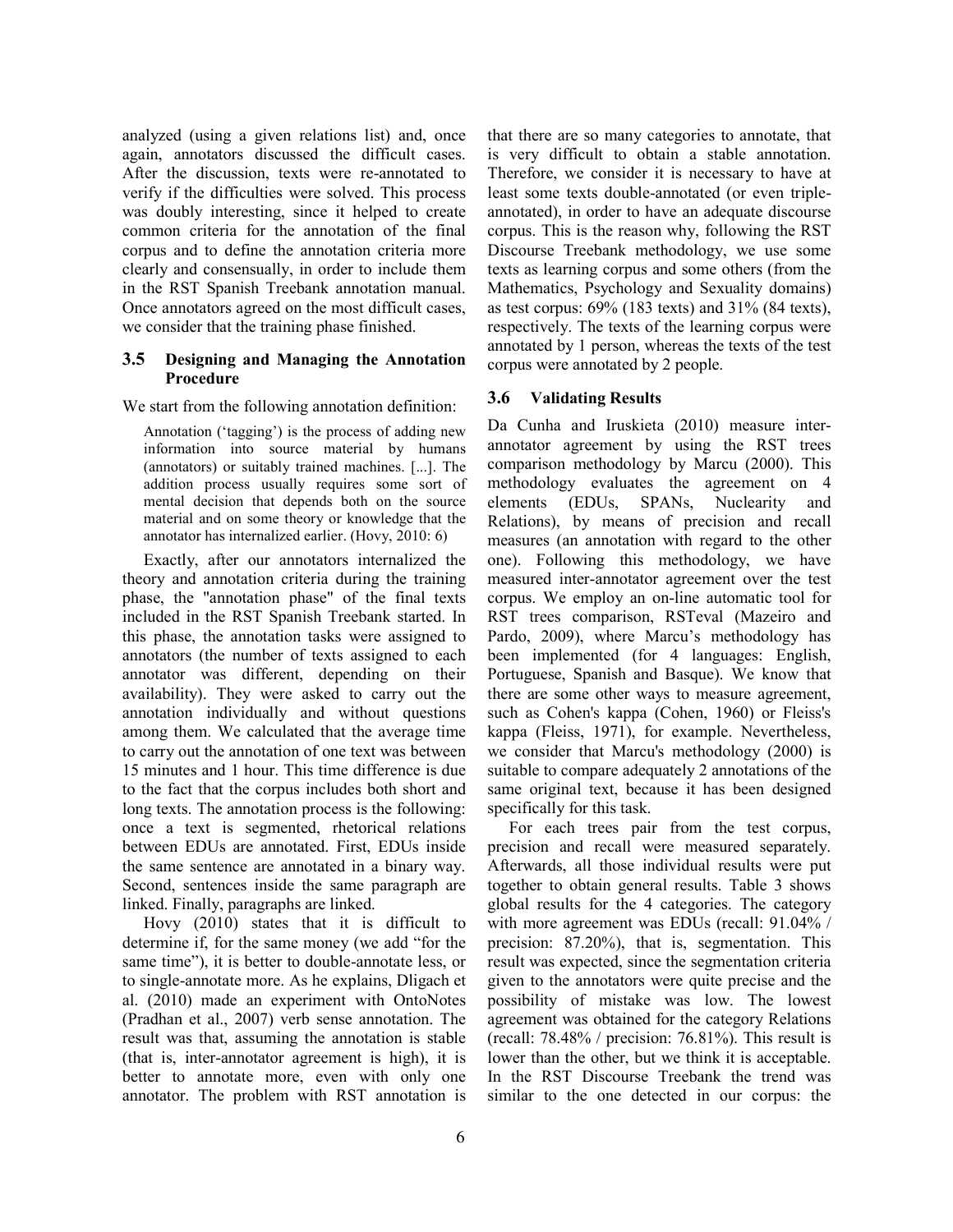| Category          | <b>Precision</b> | Recall |
|-------------------|------------------|--------|
| <b>EDUs</b>       | 87.20%           | 91.04% |
| <b>SPANs</b>      | 86%              | 87.31% |
| <b>Nuclearity</b> | 82.46%           | 84.66% |
| <b>Relations</b>  | 76.81%           | 78.48% |

highest agreement is obtained at the segmentation level and the lowest at the relations level.

#### Table 3: Inter-annotator agreement

Precision and recall have not been calculated with respect to a gold standard because it does not exist for Spanish. Our future aim is to reach a consensus on the annotation of the test corpus (using an external "judge"), in order to establish a set of texts considered as a preliminary gold standard for this language. We consider that the annotations have quality at present, because interannotator agreement is quite high; however, this consensus could solve the typical annotation mistakes we have detected or some ambiguities.

We have analyzed the main discrepancy reasons between annotators. With regard to the segmentation, the main one was human mistake; ex. segmenting EDUs without a verb (one annotator segmented the following passage into 2 EDUs because she detected a Means relation, but the second EDU does not include any verb):

[Además estudiamos el desarrollo de criterios para determinar si un semigrupo dado tiene dicha propiedad ] [mediante el estudio de desigualdades de curvaturadimensión. ]

 [We also study the development of tests in order to determine if a given semi group has this property] [by means of curvature-dimension inequalities.]

The second reason was that in the manual some aspects were not explained in detail. For example, if a substantive sentence or a direct/object clause (which must not be segmented, according to the point b2) includes two coordinated clauses, these must not be segmented either. Thus, we found some erroneous segmentations. For example:

[Los hombres adultos tienen miedo de fracasar] [y no cumplir con el rol masculino de ser proveedores del hogar y de proteger a su familia.]

 [Adult men are scared to fail] [and not to fulfill the masculine role of being the suppliers of the home and to protect their family.]

This kind of mistakes allowed us to refine our segmentation manual *a posteriori*. In the future, we will ask the test corpus annotators to make a new annotation of the texts, using the refined manual, in order to check if the agreement increases, in the same way as the RST Discourse Treebank.

With regard to rhetorical annotations, we detected 2 main reasons of inter-annotator disagreement. The first one was the ambiguity of some relations and their corresponding connectors; for example, Justification-Reason, Antithesis-Concession or Circumstance-Means relations, like in the following passage (in Spanish, "al" may indicate time or manner):

[Los niños aprenden matemáticas] [al resolver problemas.]

[Children learn mathematics] [when solving problems.]

The second one is due to differences between annotators when determining nuclearity. For example, in the following passage, one annotator marked Background and the other one Elaboration:

[Quedó un hueco en la pared de 60 x 1.20cm.]S\_Background [Norma y Andrés quieren colocar en el hueco una pecera. ]N\_Background

[Quedó un hueco en la pared de 60 x 1.20cm.]N\_Elaboration [Norma y Andrés quieren colocar en el hueco una pecera. ]S\_Elaboration

[A hole of 60 x 1.20 cm remained in the wall.] [Norma and Andrés want to place a fish tank in the hole.]

It is easier to solve segmentation disagreement than relations disagreement, since in this case annotator subjectivity is more evident; we must consider how to refine our manual in this sense.

#### 3.7 Delivering and Maintaining the Product

Hovy (2010) mentions some technical issues regarding these points: licensing, distribution, maintenance and updates. With regard to licensing and distribution, the RST Spanish Treebank will be free for research purposes. We have a data manager responsible for maintenance and updates.

The description of the annotated corpus is also a very important issue (Ide and Pustejovsky, 2010). It is important to provide a high level description of the corpus, including the theoretical framework, the methodology (annotators, annotation manual and tool, agreement, etc.), the means for resource maintenance, the technical aspects, the project leader, the contact, the team, etc. The RST Spanish Treebank includes all this detailed information.

XML (with a DTD) has been used, in order the corpus can be reused for several aplications. In the future, we plan to use the standard XCES.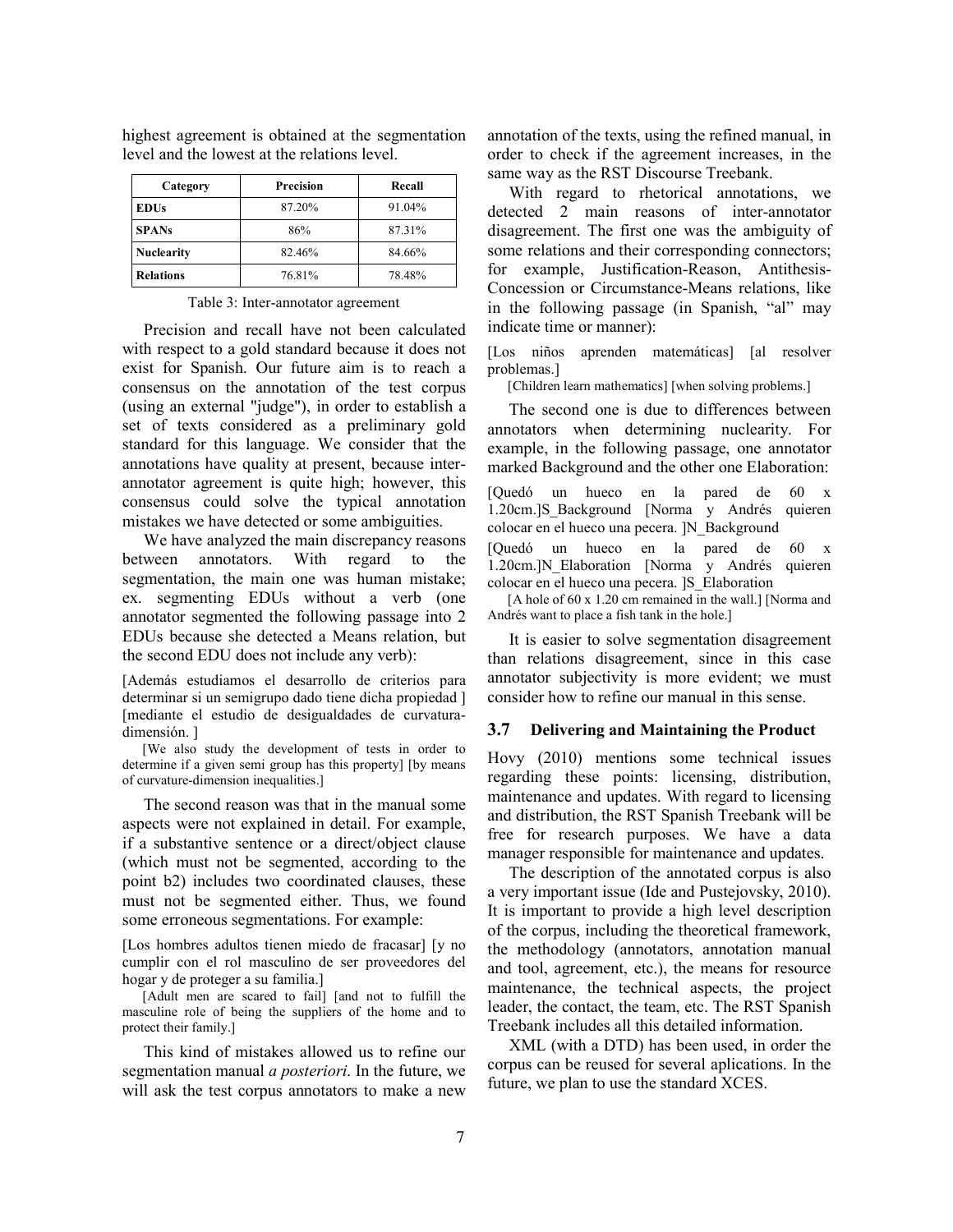To know more about resources development, linguistic annotation or inter-annotator agreement, we recommend: Palmer et al. (on-line), Palmer and Xue (2010), and Artstein and Poesio (2008).

## 4 The Search Interface of the RST Spanish Treebank

The RST Spanish Treebank interface is freely available on-line<sup>7</sup>. It allows the visualization and downloading of all the texts in txt format, with their corresponding annotated trees in RSTtool format (rs3), as well as in image format (jpg). Each text includes its title, its reference, its web link (if it is an on-line text) and its number of words. The interface shows texts by areas and allows the user to select a subcorpus (including individual files or folders containing several files). The selected subcorpus can be saved on local disk (generating a xml file) for future analyses.

The interface includes a statistical tool which allows obtaining statistics of rhetorical relations in a subcorpus selected by the user. The RSTtool also offers this option but it can be only used for one text. We consider that it is more useful for the user to obtain statistics from various texts, in order to get significant statistical results. As the RSTtool, our tool allows to count the multinuclear relations in two ways: a) one unit for each detected multinuclear relation, and b) one unit for each detected nucleus. If we use b), the statistics of the multinuclear relations of Table 2 are higher: List (864), Joint (537), Sequence (289), Contrast (153), Conjunction (28) and Disjunction (24).

We are developing another tool, aimed to extract information from the annotated texts, which we will soon include into the interface. This tool will allow to the user to select a subcorpus and to extract from it the EDUs corresponding to the rhetorical relations selected, like a multidocument specialized summarizer guided by user's interests.

The RST Spanish Treebank interface also includes a screen which permits the users to send their own annotated texts. Our aim is for the RST Spanish Treebank to become a dynamic corpus, in constant evolution, being increased with texts annotated by users. This has a double advantage since, on the one hand, the corpus will grow and, on the other hand, users will profit from the

interface's applications, using their own subcorpora. The only requirement is to use the relations and the segmentation and annotation criteria of our project. Once the texts are sent, the RST Spanish Treebank data manager will verify if the annotation corresponds to these criteria.

## 5 Conclusions and Future Work

We think that this work means an important step for the RST research in Spanish, and that the RST Spanish Treebank will be useful to carry out diverse researches about RST in this language, from a descriptive point of view (ex. analysis of texts from different domains or genres) and an applied point of view (development of discourse parsers and NLP applications, like automatic summarization, automatic translation, IE, etc.).

For the moment the corpus' size is acceptable and, though the percentage of double-annotated texts is not very high, we think that having 10 annotators (using the same annotation manual) avoids the bias of only one annotator. In addition, the corpus includes texts of diverse domains and genres, which provides us with a heterogeneous Spanish corpus. Moreover, the corpus interface that we have designed allows the user to select a subcorpus and to analyze it statistically. In addition, we think that it is essential to release a free corpus, on-line and dynamic, that is, in continuous growth. Nevertheless, we are conscious that our work still has certain limitations, which we will try to solve in the future. In the short term, we have 5 aims:

a) To add one more annotator for the test corpus and to measure inter-annotator agreement.

b) To use more agreement measures, like kappa.

c) To reach a consensus on the annotation of the test corpus, in order to establish a set of texts considered as a preliminary gold standard.

d) To finish and to evaluate the IE tool.

e) To analyze the corpus to extract linguistic patterns for the automatic relations detection.

In the long term, we consider other aims:

f) To increase the corpus, by adding nonspecialized texts, and new domains and genres. g) To annotate all the texts by 3 people, to get a representative gold-standard for Spanish (this aim will depend on the funding of the project).

<sup>-</sup>7 http://www.corpus.unam.mx/rst/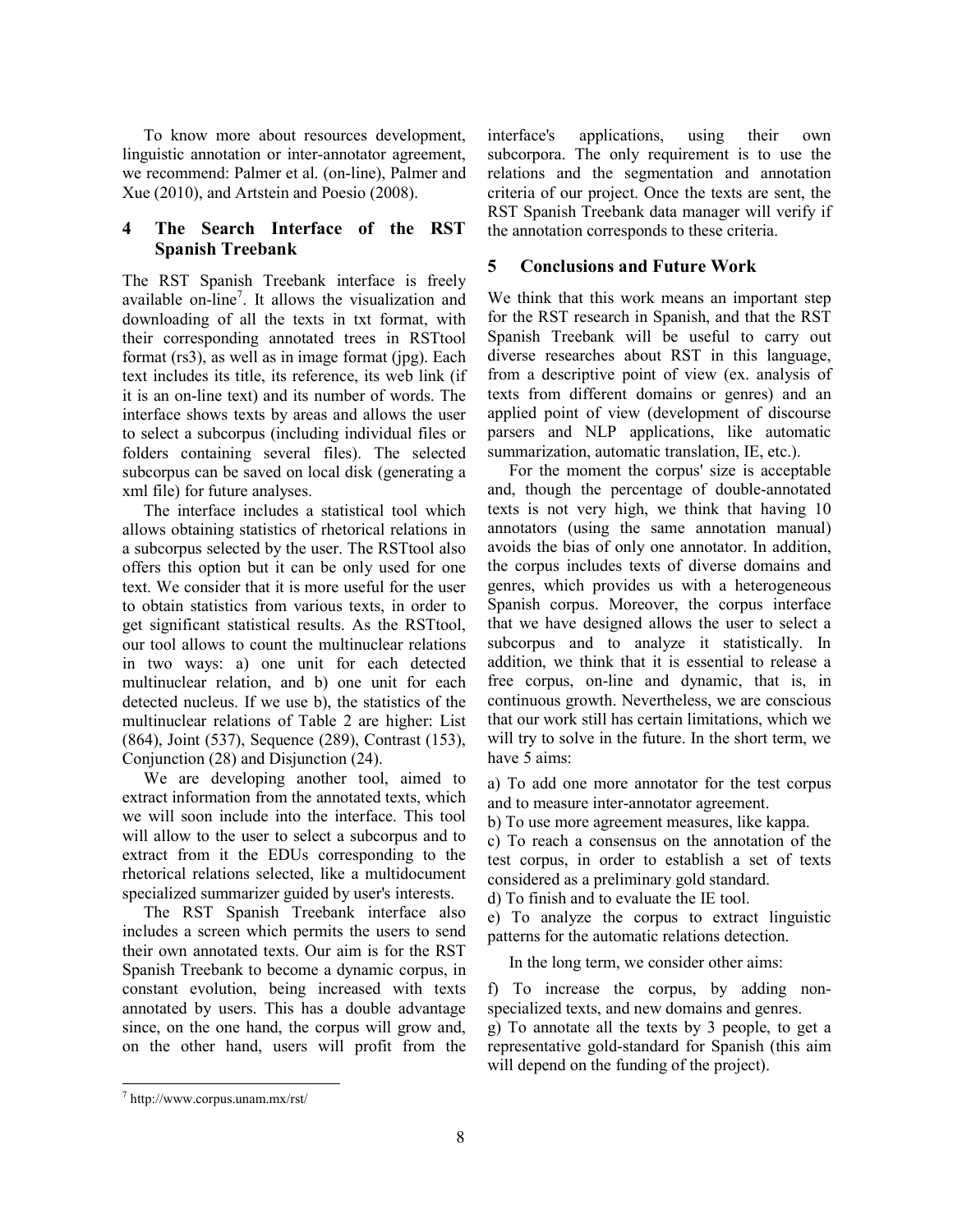#### References

- Ron Artstein, and Massimo Poesio. 2008. Survey Article: Inter-Coder Agreement for Computational Linguistics. Computational Linguistics, 34(4):555- 596.
- Nadjet Bouayad-Agha, Leo Wanner, and Daniel Nicklass. 2006. Discourse structuring of dynamic content. Procesamiento del lenguaje natural, 37:207- 213.
- M. Teresa Cabré (1999). La terminología: representación y comunicación. Barcelona: IULA-UPF.
- Lynn Carlson and Daniel Marcu. 2001. Discourse Tagging Reference Manual. ISI Technical Report ISITR-545. Los Ángeles: University of Southern California.
- Lynn Carlson, Daniel Marcu, and Mary Ellen Okurowski. 2002a. RST Discourse Treebank. Pennsylvania: Linguistic Data Consortium.
- Lynn Carlson, Daniel Marcu, and Mary Ellen Okurowski. 2002b. Building a Discourse-Tagged Corpus in the Framework of Rhetorical Structure Theory. In Proceedings of the 2nd SIGDIAL Workshop on Discourse and Dialogue, Eurospeech 2001.
- Jacob Cohen. 1960. A coefficient of agreement for nominal scales. Educational and Psychological Measurement, 20(1):37-46
- Iria da Cunha, Eric SanJuan, Juan-Manuel Torres-Moreno, Marina Lloberes, and Irene Castellón. 2010. Discourse Segmentation for Spanish based on Shallow Parsing. Lecture Notes in Computer Science, 6437:13-23.
- Iria da Cunha, and Mikel Iruskieta. 2010. Comparing rhetorical structures of different languages: The influence of translation strategies. Discourse Studies, 12(5):563-598.
- Iria da Cunha, Leo Wanner, and M. Teresa Cabré. 2007. Summarization of specialized discourse: The case of medical articles in Spanish. Terminology, 13(2):249- 286.
- Dmitriy Dligach, Rodney D. Nielsen, and Martha Palmer. 2010. To Annotate More Accurately or to Annotate More. In Proceedings of the 4th Linguistic Annotation Workshop (LAW-IV). 48th Annual Meeting of the Association for Computational Linguistics.
- Joseph L. Fleis. 1971. Measuring nominal scale agreement among many raters. Psychological Bulletin, 76(5):378-382.
- Eduard Hovy. 2010. Annotation. A Tutorial. Presented at the 48th Annual Meeting of the Association for Computational Linguistics.
- Nancy Ide and Pustejovsky, J. (2010). What Does Interoperability Mean, anyway? Toward an Operational Definition of Interoperability. In Proceedings of the Second International Conference on Global Interoperability for Language Resources (ICGL 2010).
- William C. Mann, and Sandra A. Thompson. 1988. Rhetorical structure theory: Toward a functional theory of text organization. Text, 8(3):243-281.
- Daniel Marcu. 2000. The Theory and Practice of Discourse Parsing Summarization. Massachusetts: Institute of Technology.
- Mitchell P. Marcus, Beatrice Santorini, Mary A. Marcinkiewicz. 1993. Building a large annotated corpus of English: the Penn Treenbank. Computational Linguistics, 19(2):313-330.
- Michael O'Donnell. 2000. RSTTOOL 2.4 A markup tool for rhetorical structure theory. In Proceedings of the International Natural Language Generation Conference. 253-256.
- Martha Palmer, and Nianwen Xue. 2010. Linguistic Annotation. Handbook of Computational Linguistics and Natural Language Processing.
- Martha Palmer, Randee Tangi, Stephanie Strassel, Christiane Fellbaum, and Eduard Hovy (on-line). Historical Development and Future Directions in Data Resource Development. MINDS report. http://www-nlpir.nist.gov/MINDS/FINAL/data.web.pdf
- Sameer Pradhan, Eduard Hovy, Mitch Marcus, Martha Palmer, Lance Ramshaw, Ralph Weischedel. 2007. OntoNotes: A Unified Relational Semantic Representation. In Proceedings of the First IEEE International Conference on Semantic Computing (ICSC-07).
- Rashmi Prasad, Nikhil Dinesh, Alan Lee, Eleni Miltsakaki, Livio Robaldo, Aravind Joshi, and Bonnie Webber. 2008. The Penn Discourse Treebank 2.0. In Proceedings of the 6th International Conference on Language Resources and Evaluation (LREC 2008).
- David Reitter, and Mandred Stede. 2003. Step by step: underspecified markup in incremental rhetorical analysis. In Proceedings of the 4th International